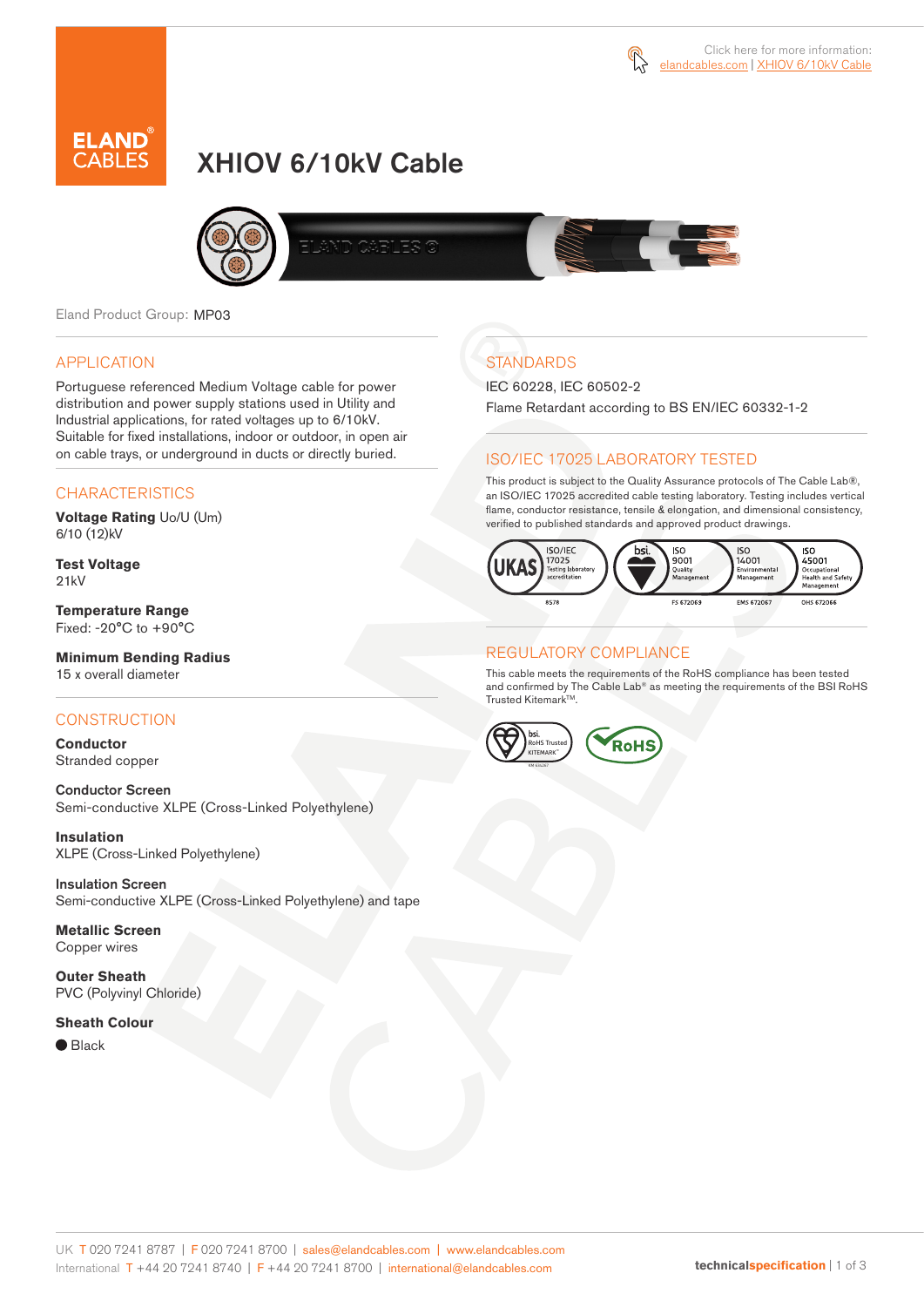

### DIMENSIONS

| ELAND PART NO. | NO. OF<br>CORES | <b>CONDUCTOR NOMINAL</b><br>CROSS SECTIONAL AREA<br>mm <sup>2</sup> | NOMINAL DIAMETER<br><b>OVER INSULATION</b><br>mm | <b>NOMINAL</b><br><b>OVERALL DIAMETER</b><br>mm | <b>NOMINAL</b><br>WEIGHT<br>kg/km |
|----------------|-----------------|---------------------------------------------------------------------|--------------------------------------------------|-------------------------------------------------|-----------------------------------|
| MP0310K01025   | $\mathbf{1}$    | 25                                                                  | 15.0                                             | 22.0                                            | 730                               |
| MP0310K01035   | $\mathbf{1}$    | 35                                                                  | 16.0                                             | 23.0                                            | 835                               |
| MP0310K01050   | $\mathbf{1}$    | 50                                                                  | 17.0                                             | 24.5                                            | 985                               |
| MP0310K01070   | $\mathbf{1}$    | 70                                                                  | 18.5                                             | 26.0                                            | 1210                              |
| MP0310K01095   | $\mathbf{1}$    | 95                                                                  | 20.5                                             | 28.0                                            | 1500                              |
| MP0310K01120   | $\mathbf{1}$    | 120                                                                 | 22.0                                             | 30.0                                            | 1760                              |
| MP0310K01150   | $\mathbf{1}$    | 150                                                                 | 23.0                                             | 31.0                                            | 2040                              |
| MP0310K01185   | $\mathbf{1}$    | 185                                                                 | 24.5                                             | 32.5                                            | 2405                              |
| MP0310K01240   | $\mathbf{1}$    | 240                                                                 | 27.0                                             | 35.5                                            | 2990                              |
| MP0310K01300   | $\mathbf{1}$    | 300                                                                 | 30.0                                             | 38.0                                            | 3640                              |
| MP0310K01400   | $\mathbf{1}$    | 400                                                                 | 33.0                                             | 41.5                                            | 4580                              |
| MP0310K01500   | $\mathbf{1}$    | 500                                                                 | 36.0                                             | 44.5                                            | 5530                              |
| MP0310K01600   | $\mathbf{1}$    | 630                                                                 | 41.5                                             | 48.0                                            | 7140                              |
| MP0310K03025   | 3               | 25                                                                  | 15.0                                             | 44.0                                            | 2715                              |
| MP0310K03035   | 3               | 35                                                                  | 16.0                                             | 46.5                                            | 3115                              |
| MP0310K03050   | 3               | 50                                                                  | 17.0                                             | 49.0                                            | 3640                              |
| MP0310K03070   | 3               | 70                                                                  | 18.5                                             | 53.0                                            | 4480                              |
| MP0310K03095   | 3               | 95                                                                  | 20.5                                             | 57.0                                            | 5460                              |
| MP0310K03120   | 3               | 120                                                                 | 22.0                                             | 61.0                                            | 6395                              |
| MP0310K03150   | 3               | 150                                                                 | 23.0                                             | 63.5                                            | 7335                              |
| MP0310K03185   | 3               | 185                                                                 | 24.5                                             | 66.5                                            | 8590                              |
| MP0310K03240   | 3               | 240                                                                 | 27.0                                             | 72.5                                            | 10605                             |
| MP0310K03300   | 3               | 300                                                                 | 30.0                                             | 79.0                                            | 12880                             |
| MP0310K03400   | 3               | 400                                                                 | 33.0                                             | 85.5                                            | 16050                             |

# ELECTRICAL CHARACTERISTICS

| NO. OF<br><b>CORES</b> | <b>CONDUCTOR NOMINAL</b><br><b>CROSS SECTIONAL</b><br>AREA | <b>CONDUCTOR MAXIMUM</b><br><b>SHORT CIRCUIT</b><br><b>CURRENT T=1S</b> | CONDUCTOR DC<br>RESISTANCE AT 20°C<br>ohm/km | <b>INDUCTANCE</b><br>mH/km | CAPACITANCE<br>uF/km | <b>CURRENT CARRYING CAPACITY</b><br>Amps |               |
|------------------------|------------------------------------------------------------|-------------------------------------------------------------------------|----------------------------------------------|----------------------------|----------------------|------------------------------------------|---------------|
|                        | mm <sup>2</sup>                                            | kA                                                                      |                                              |                            |                      | In Air                                   | <b>Buried</b> |
| $\mathbf{1}$           | 25                                                         | 3.6                                                                     | 0.7270                                       | 0.43                       | 0.22                 | 160                                      | 160           |
|                        | 35                                                         | 5.0                                                                     | 0.5240                                       | 0.41                       | 0.24                 | 194                                      | 191           |
| 1                      | 50                                                         | 7.5                                                                     | 0.3870                                       | 0.39                       | 0.27                 | 233                                      | 226           |
|                        | 70                                                         | 10.0                                                                    | 0.2680                                       | 0.36                       | 0.30                 | 291                                      | 278           |
| $\mathbf{1}$           | 95                                                         | 13.6                                                                    | 0.1930                                       | 0.35                       | 0.34                 | 355                                      | 333           |
|                        | 120                                                        | 17.2                                                                    | 0.1530                                       | 0.33                       | 0.37                 | 411                                      | 380           |
| $\mathbf{1}$           | 150                                                        | 21.5                                                                    | 0.1240                                       | 0.32                       | 0.39                 | 466                                      | 426           |
| H                      | 185                                                        | 26.5                                                                    | 0.0991                                       | 0.32                       | 0.42                 | 532                                      | 480           |
| $\mathbf{1}$           | 240                                                        | 34.3                                                                    | 0.0754                                       | 0.30                       | 0.48                 | 634                                      | 559           |
|                        | 300                                                        | 42.9                                                                    | 0.0601                                       | 0.29                       | 0.53                 | 733                                      | 633           |
| $\mathbf{1}$           | 400                                                        | 57.2                                                                    | 0.0470                                       | 0.28                       | 0.59                 | 853                                      | 720           |
| 1                      | 500                                                        | 71.5                                                                    | 0.0366                                       | 0.27                       | 0.65                 | 987                                      | 817           |
| $\mathbf{1}$           | 630                                                        | 90.1                                                                    | 0.0283                                       | 0.27                       | 0.72                 | 1 1 3 6                                  | 920           |
| 3                      | 25                                                         | 3.6                                                                     | 0.7270                                       | 0.40                       | 0.22                 | 142                                      | 148           |
| 3                      | 35                                                         | 5.0                                                                     | 0.5240                                       | 0.38                       | 0.24                 | 170                                      | 175           |

The information contained within this datasheet is for guidance only and is subject to change without notice or liability. All the information is provided in good faith and is believed to be correct at the time of publication. When selecting cable accessories, please note that actual cable dimensions may vary due to manufacturing tolerances.